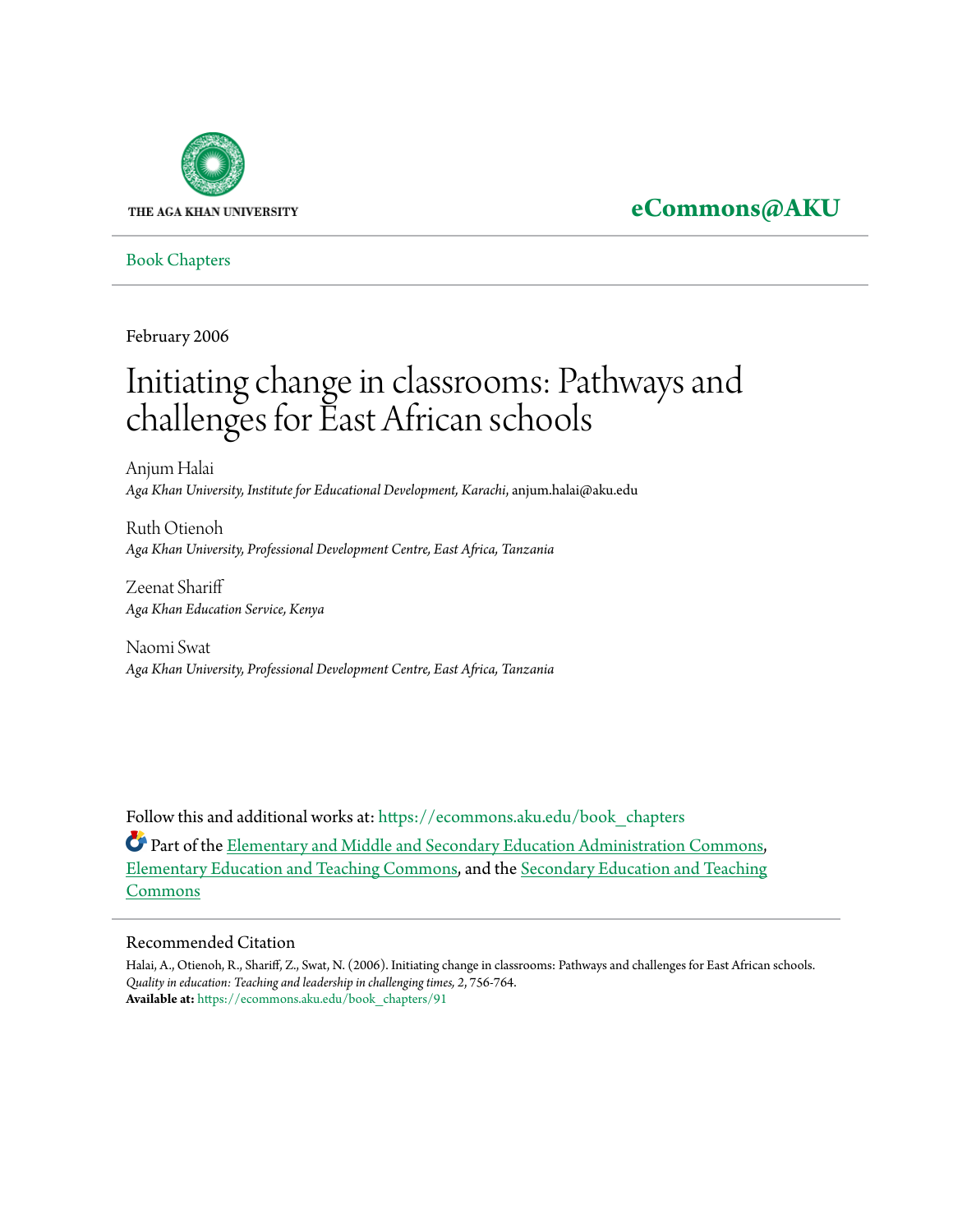### **Initiating Change in Classrooms: Pathways and Challenges for East African Schools**

*Anjum Halai, AKU-IED, Pakistan Ruth Otienoh, Professional Development Centre, East Africa, Tanzania Zeenat Shariff, AKES, Kenya Naomi Swat, Professional Development Centre, East Africa, Tanzania* 

### **Abstract**

This paper draws upon classroom-related findings from a set of impact case studies of whole school improvement in six primary schools that have been involved as "cooperating schools" in long-term school-university partnerships with the Aga Khan University Institute for Educational Development (IED), and it's Professional Development Centre in East Africa (PDC-EA).

The IED approach for school improvement involves participating schools in multiple strands of professional development, including: a two-year masters degree programme that provides selected teachers with the pedagogical and leadership knowledge and skills to serve as Professional Development Teachers in their schools; Certificate in Education programmes (CEP) for teachers focused on enhancing subject matter content knowledge and methods (English, Maths, Science, Social Studies, Primary Education); and a certificate programme for head teachers designed to develop their capacity to manage and lead continuous school development in coordination with the teacher development inputs. School participation in the IED and PDC-EA programmes is expected to result in positive impact in four areas: teaching and learning methods; academic coordination and leadership; professional collaboration amongst teachers; and student learning outcomes. IED and PDC-EA inputs into cooperating schools are not delivered all at once. The schools typically involve a few teachers and/or administrators over a period of years in the various programs. Thus, in order to assess and understand the "impact" of this multi-pronged approach to school improvement, it was necessary to select and study schools that had been involved with IED and/or PDC-EA over a long term (5+ years) and that had supported teacher and administrator participation in a variety of the IED and PDC-EA training programmes.

The case studies were conducted between August 2004 and March 2005 by a team of researchers from AKU-IED and PDCEA. Data sources included classroom observations, interviews with teacher leaders and teachers (trained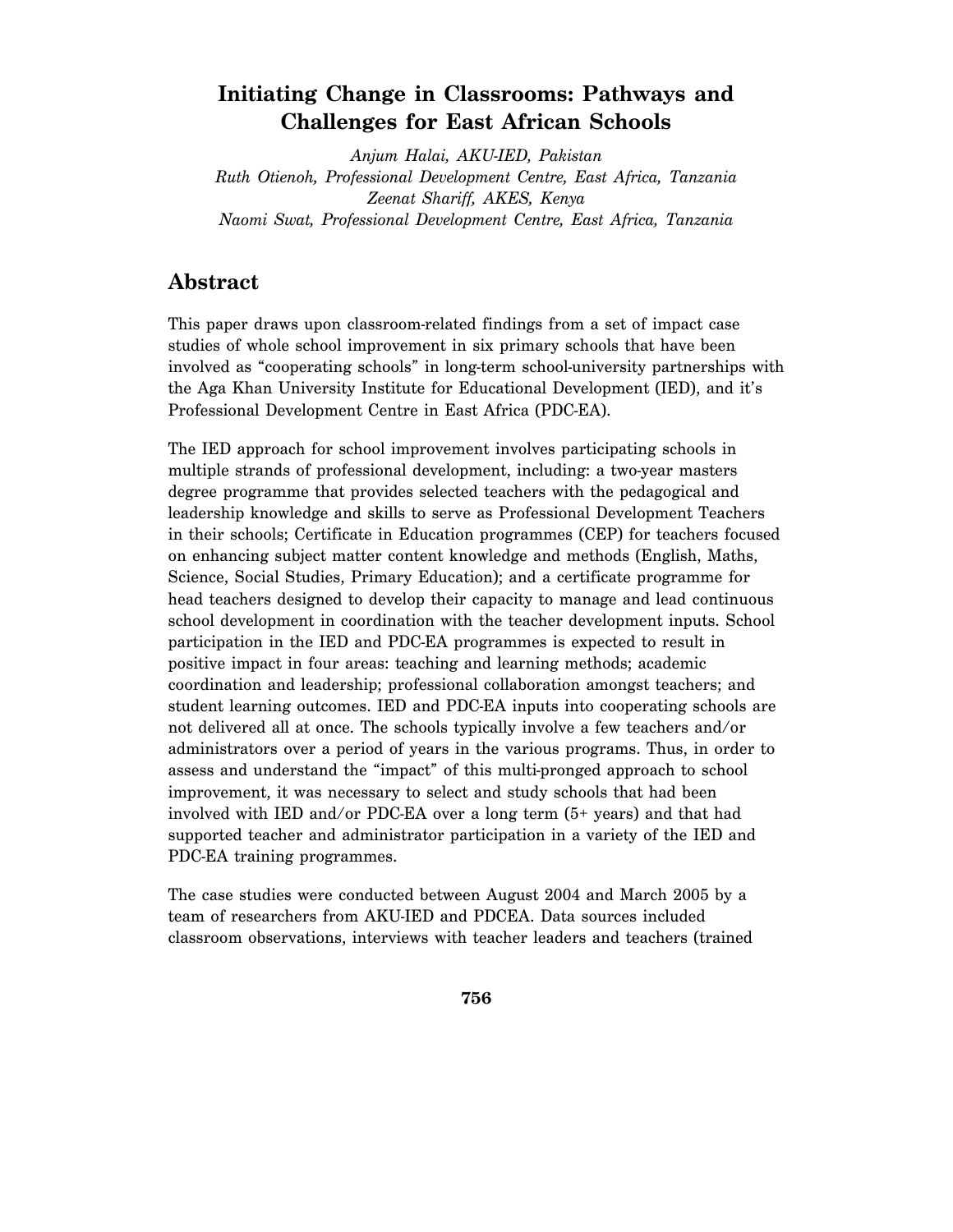and untrained), interviews with school administrators, collection of relevant documents (lesson plans, sample of students' work, school development plan), collection and analysis of samples of student work and examination papers, and the collection and analysis of student academic results (e.g., in-school test outcomes) maintained by the school over the time frame studied.

Drawing upon rich illustrative classroom vignettes highlighting different dimensions of change initiated and related issues:

## **Activity Based Teaching and Assessing Students' Learning: Case of the Unity Primary School**

The Unity Primary School in Dar-Es-Salaam came into being in 1993 with 400 students across grades 1-4, following the liberalisation of the education sector in Tanzania. Prior to liberalisation, primary education was entirely in the hands of the government and no private organisation was allowed to run or operate a primary school. However, it went through rapid expansion and at the time of research the school was a thriving institution with a student population of 978 boys and girls and a teaching staff of 58, making the teacher pupil ratio app. 1:17. According to the document entitled "about us" provided in September 2004, by the deputy head teacher (administration) this student teacher ratio makes for effective monitoring of the progress of child and for effective group work. The school has made significant investment in teacher development for initiating change in the school and classroom. Provided below are two snapshots from lessons observed.

### **Class: 5 Subject: Mathematics Topic: Money**

The classroom was smallish and arranged for students to work in small groups of about 4. It was bright as most rooms I had seen so far and had soft boards along the wall. Very little if anything was there on the soft boards. The teacher started the lesson by telling the students that they would be doing a new topic Money. He then asked a series of questions related to the meaning and significance of money such as:

- 1. Do you know what is meant by money?
- 2. Why is money important?
- 3. Why do we need it?
- 4. How do we know that somebody has more money than others?

He called upon students to respond to the questions. They eagerly participated raising their hands or just speaking up. There was some discussion on question 4 and students' responses to it were:

S1: Counting (the number of poor)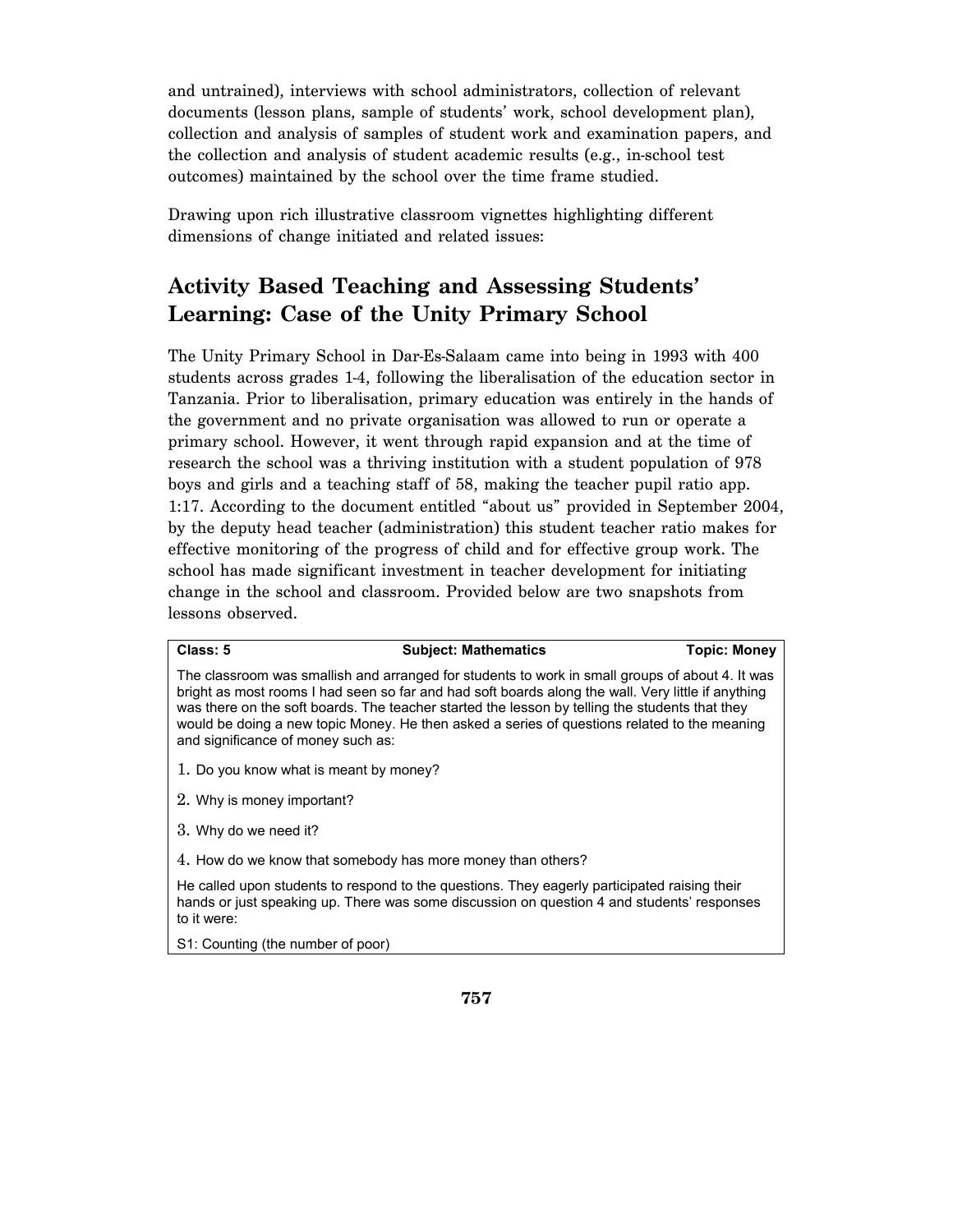S2: Observing personality

S3: If someone is in good health (they have more money)

S4: If someone has many things or someone wears clean clothes

One student raised his hand, "Sir, I disagree with Saima, even poor people can wash their clothes and be clean. Sometimes rich people also wear dirty clothes". Many students broke into this conversation.

After a few minutes the teacher announced that the class should turn to page 124 in the book (this was a Kenyan text book "Primary Mathematics for 5 Revised, Kenya Institute for Education"). He informed the students that they would work on addition of money.

He asked the class how many of them had bought something from the canteen in the recess. Taking some responses from the students he added the amount of money spent on buying things from the canteen. He pointed out that they added shillings to shillings and in case of some amount being in cents the other should be converted. He then worked through an example on the blackboard explaining the procedure of noting down shillings under shillings and cents under cents and the need to carry over from cents to shilling. Once the sample sums had been worked out the teacher asked if there were any problems. The class chorused "No sir". He asked the students to do the following in their note books: Page 124, Q1(a,b,c,e) and Q3 (a,b)

The class got down to work through the sums. The lesson ended.

**Class: 3D Subject: Science Topic: Reproduction** 

The classroom was smaller than the other classes visited. The walls had students' work which included booklets titled "my autobiography" with students' pictures put in different shapes such as dress, hearts, bells and houses. There were small diaries, a project done on geometry, computer printouts of reptiles and amphibians.

The teacher began the lesson by grouping the class and told them to think about all the things that could be grouped into 'Living things and non living things' and asked students to give examples of living things. A girl interjected as she swung her body and said 'plants move like this'. Another student said they breathe in and out, the next one said they reproduce. This whole class interaction with the teacher continued for a few minutes. He told them that the topic for the day was reproduction in animals. The teacher wrote on the board "REPRODUCTION IN ANIMALS" He then explained that reproduction means the ability to give birth to a young one of the same kind.

He gave instructions to work in groups as a family and to have a role. A student gave examples of the roles as writer, presenter, leader and time-keeper. The teacher ensured that each group had a writer and work began. He then drew a table on the board to award marks. Each group had 100 marks to begin with but anytime they violated the teacher's instructions, they lost marks. It was time for group presentation. Each of the six groups did their presentation and the class discussed the list of the animals, removed those that were listed wrongly and the rest of the class awarded marks to the presentations. One presenter mentioned that another group had not read out some of the names on their list because they were wrong. The teacher confirmed by checking their list and reduced their marks but the boy shouted that it was unfair and that the teacher should take more marks from them. After agreeing on the marks for each group, the teacher told them to close their books and copy notes that he wrote on the blackboard. Some 5 minutes before the lesson ended he told them to stop writing, reviewed what they had done during the lesson and then the bell rang.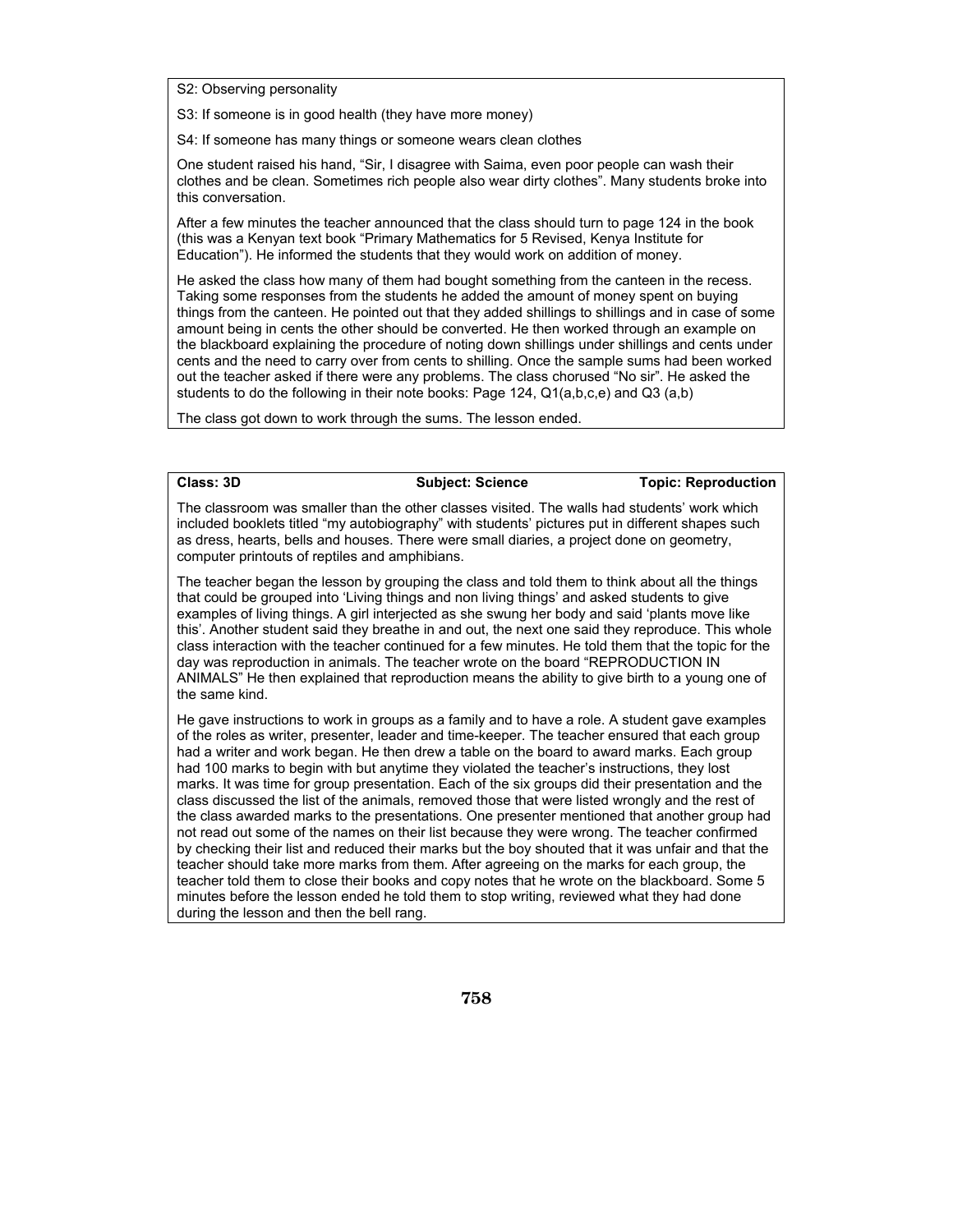Observations such as the one shared above showed that there was a variety in the teaching learning activities including whole class, small group and individual work. Classroom seating was mainly for small group work with four to five students around a table. Even where furniture was not arranged for group seating, students would often be asked to turn their chairs and form groups.

Teachers played different and complex roles in the course of their teaching. These roles often overlapped and were not easy to delineate but certain patterns in behaviour showed three main roles that the teachers played to a varying degree: a manager/director; a guide; and facilitator. Evidence shared in the detailed report shows that this variety in the teachers' roles in the classroom emerged because of investment made in teacher development to promote classrooms where students participated actively and in a variety of ways to engage in the process of learning.

A close scrutiny of the change initiated in the classroom showed that teachers had accepted the activity-based teaching as evident from observable changes in the teaching methods, classroom settings, use of manipulative and other resources. But this change was not reflected in their assessment and evaluation practices. Hence, it was noticeable that students were set classroom tasks that were broader in nature but when it came to evaluating their learning they were asked to do individual work in their notebooks that was of routine procedural nature. For example in the mathematics lessons shared above, the teacher engaged the class in a discussion about the concept of money and related it to their experience of using money during recess to buy from the school canteen. But the assessment was based on the individual task which was a routine procedural task of adding different sums of money. In the science lesson there is an attempt to assess group work through group presentation but there was no evidence to show how these group presentations would contribute to the assessment and evaluation of each student's learning.

A key finding is an apparent lack of linking the processes of teaching and learning to assessment and evaluation of learning; students' learning outcomes were typically seen in the form of examination results. There was an examination committee in the school and the chair of the committee reported that in setting examination papers care was taken to include test items which were "very tight", he explained this to mean that those were questions that were not found in examination papers of other primary schools. However, preparation for examination was through an emphasis on drill, and practice. These practices were very much oriented towards getting "good marks" in the examination; alternate approaches to classroom assessment and evaluation were not seen in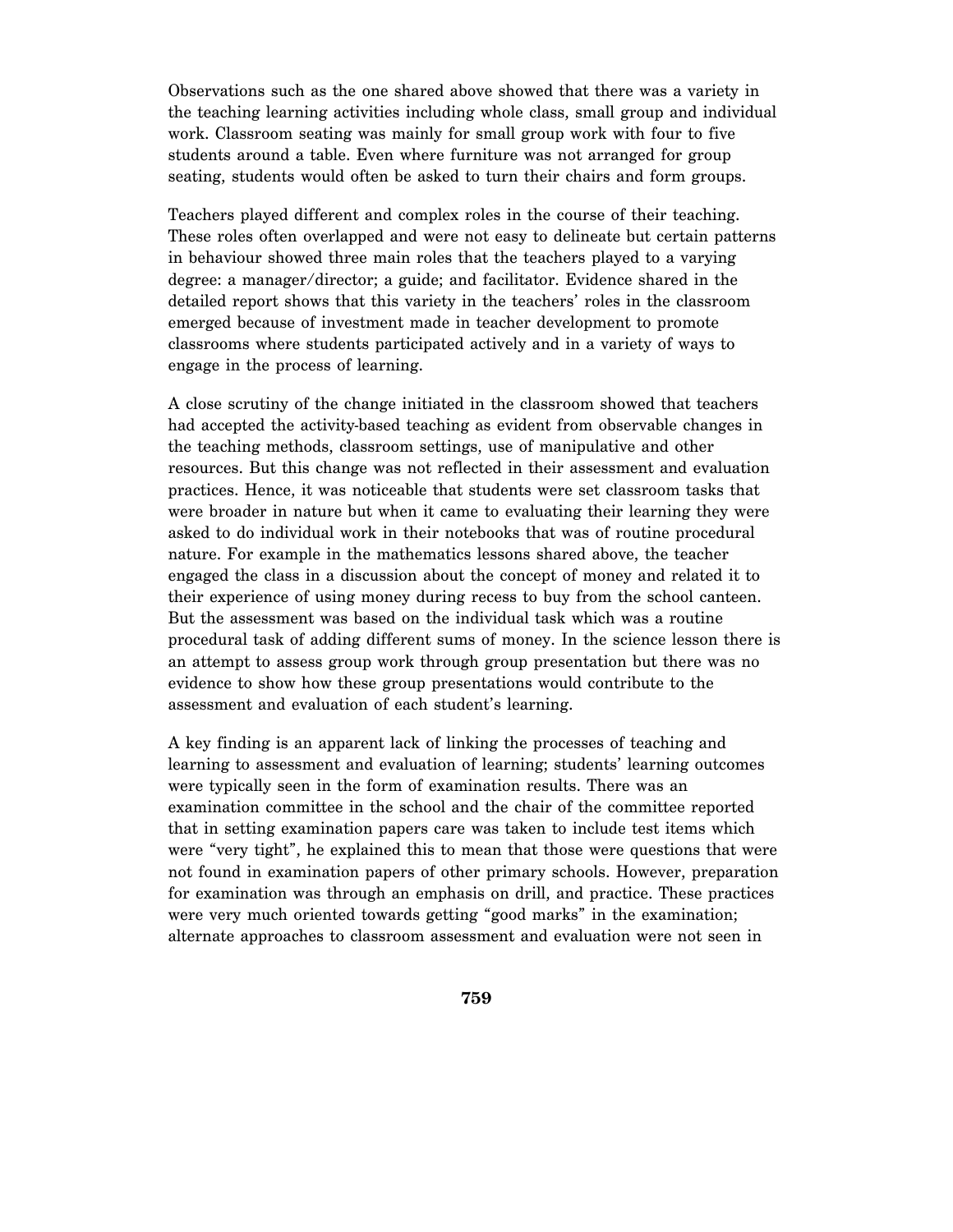the school policy and practice. Moreover, according to the information provided in the various school brochures, interviews with the head teacher, the teachers and other school leaders, the school results have always been good. But there was no evidence of a systematic analysis of school results and its linkage with the teacher development work and its resultant change in the classroom. Hence, the "good results" were more of a theoretical notion widely accepted but less of an evidenced-based reality. For example, in response to a question about the change in kinds of student outcomes and patterns in student outcomes a senior member of the lead team maintained that it would be difficult to make a comparative statement based on the examination results over the years but there was certainly improvement in students' confidence. This apparent lack of linkage between classroom processes and evaluation of learning raises several issues.

### **Promoting Student Talk Through Cooperative Learning: Tensions in Quality & Quantity**

This section reports on the classroom findings from two of the PDC-EA cooperating schools in Kenya; one a private school in Mombassa and the other a government school based in Nairobi. Both schools have been involved in the Certificate in Education Programmes for teachers of English, Mathematics, Science and Social Studies conducted by the PDC Following is a brief comparison of the two schools.

The Nairobi school has been among the cooperating schools since 2001 when PDC-EA started conducting programmes in Nairobi. The school is situated in a low income area of Nairobi and majority of the students come from very humble socio-economic backgrounds. It was first established as a rehabilitation centre for street children. It eventually turned into a full school. Though it is sponsored by the catholic sisters of Mercy who play a very big role in the running of the school, it is also recognised as a public school. It gets funds and some teachers from the government.

The school has very high enrolment which has been made worse by the government's introduction of Free Primary Education. Average class size ranges from 47 - 57. The Mombassa school was a government-aided private community school till 2002. Students come from average socio economic background and the class size is 40. In 2000, this school became a cooperating school with PDCEA. In both schools many teachers of Mathematics, English, Science and Social Studies have attended the Certificate in Education Programmes offered by PDC-EA.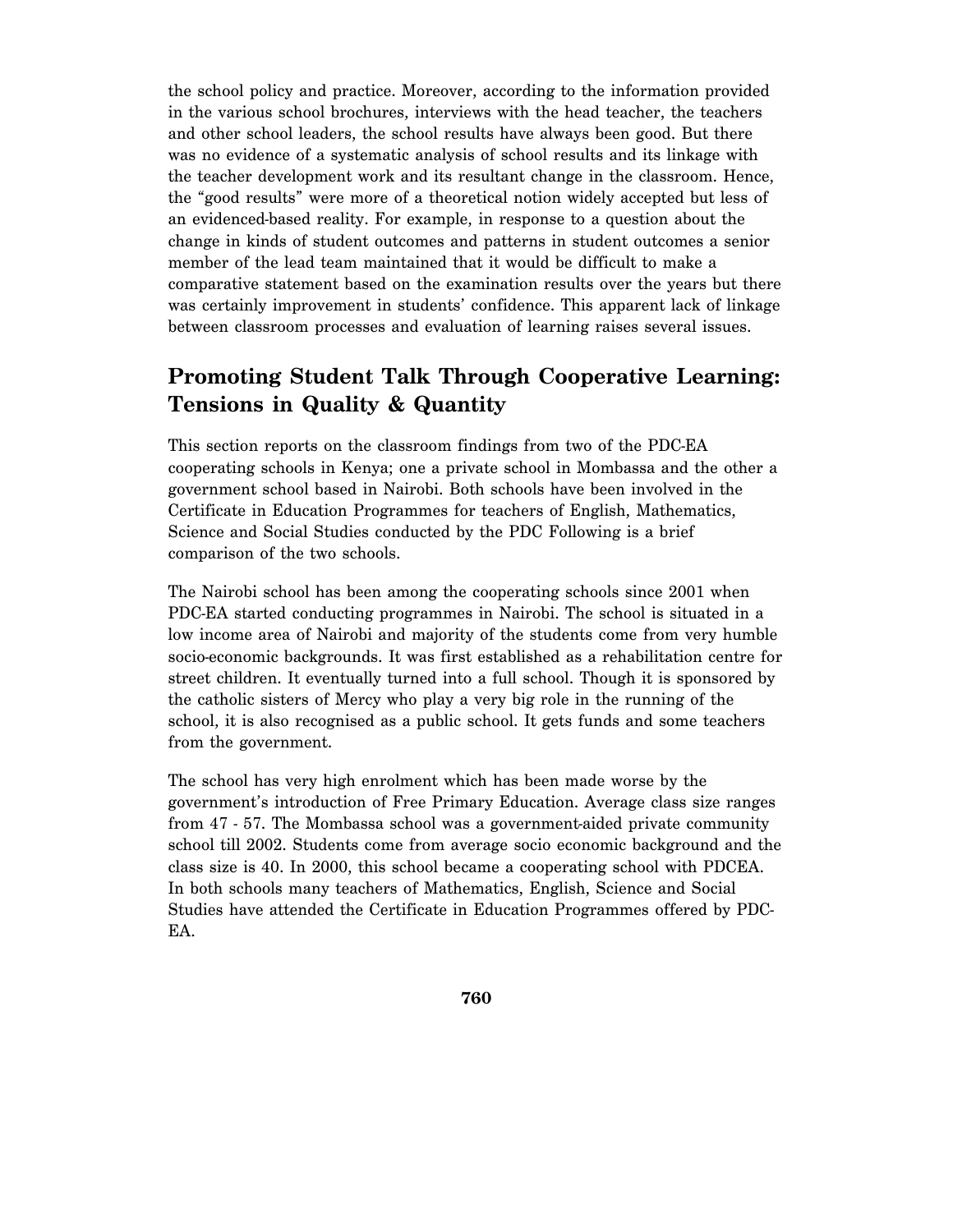### **The Use of Cooperative Learning**

During the CEPs, teachers were introduced to child-centered teaching and learning approaches. Therefore cooperative learning was one strategy that was emphasized upon during the programme. During the study, it was found in both the schools that that many of the CEP graduate teachers used cooperative learning in their classrooms and had very positive remarks about this strategy of teaching and learning. They maintained that cooperative learning enabled them to have children involved in the teaching and learning process. As one of them remarked; 'like there was this cooperative method, which I felt I involve children, I just act as a facilitator, to help them realize what is within them.' In fact by using cooperative learning strategy this teacher further realized that children do not come to school "empty headed… but there is something…" which needs somebody to help them "build on it." In a way of reiterating the above sentiments another teacher said that with the use of cooperative learning, the children do most of the work in the classroom. She said, "At least majority (sic) of the work they are doing, they discuss, they come to conclusions. Mine is only to conclude and give more information if at all it is needed" From these teachers' sentiments, there seem to be an improvement in the teaching and learning process since the children are actively involved in the teaching and learning process.

Our observations also confirmed that the teachers gave tasks to the learners in groups which encouraged them to discuss and come up with answers. This in one way or another encouraged student talk in the classroom, so that the quantity of student talk increased. This was similar in the classrooms in both the schools.

However, there were two major challenges that emerged in the use of cooperative learning. One was how to structure and manage the cooperative learning groups. For example, due to many children in small rooms, the classes were very much crowded. In most cases the groups had 8-12 pupils. These were very big groups, so that the children would crowd over the task that was given, some leaning over the others. Some of them would not participate at all. They would just remain seated and not bother to see what the task on the piece of paper or manila that had been given by the teacher was all about. Such children would actually be shut out of the discussions thus inhibiting the learning that was supposed to go on within the group. This actually defeated the purpose of cooperative learning where children are supposed to learn from one another. These were management related issues and could be resolved relatively easily. The other issue which was deeper and raises questions about the nature and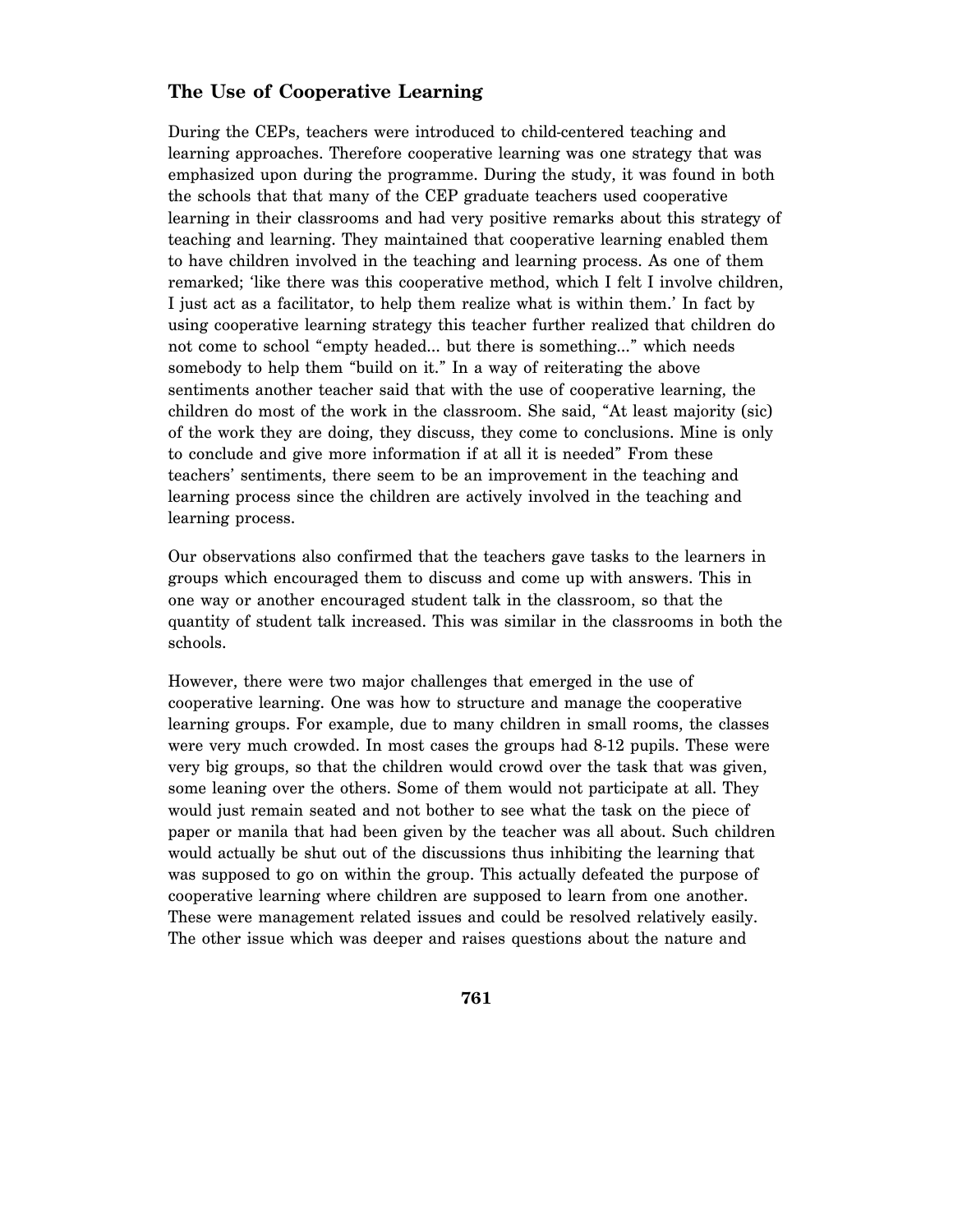meaning of classroom change pertained to the quality of student interactions as they worked in groups. While the management issue was more pronounced in the Nairobi school as compared to the Mombassa school, the issue of quality was common. The teachers mostly appeared to be focused on the structural issues of group work and not with what was being said in the groups.

### **Creating a Learning Environment Through Resources**

The Bondeni Girls school is a private school in Dar-es-Salam. Most learners come from middle to upper social economic status families The fact that all of them live in the urban area of Dar Es Salaam, specifically in the city center, they have great advantage of social and economic facility.

On the part of the teaching staff, the school has good quality teachers who come from diverse areas of the country and outside the country. These teachers have different abilities that draw from their diverse experiences and background, which adds value to the quality of education provided in the school. It should be noted that the nature of school management together with the teaching force has a great contribution to the type and quality of resources used in the school.

Bondeni school administration claimed to understand the value of using resources to provide a stimulating, interactive learning environment that caters for learners' needs in different ways.

To promote the creation of learning environments the school also sent teachers for professional development programmes offered by PDC-EA, and conducted inhouse programmes to include teaching and learning material development. In these, the emphasis was to enable teachers to make and use resources effectively and teachers are also introduced to different ways they can access internet material and also to be able to teach using computer technology.

My observations showed that the school surrounding was full of posters, pictures and colourful educational and religious messages that apart from making the school look attractive and lively, they taught about values and foster a positive attitude towards learning. For example I read a poster portraying a message that the one who does not make a mistake does not learn. This makes the school a friendly place.

There were also informational updates on the bulletin boards about school activities and special events. The whole surrounding was clean and full of flowers and other decorations that were well managed by a support staff.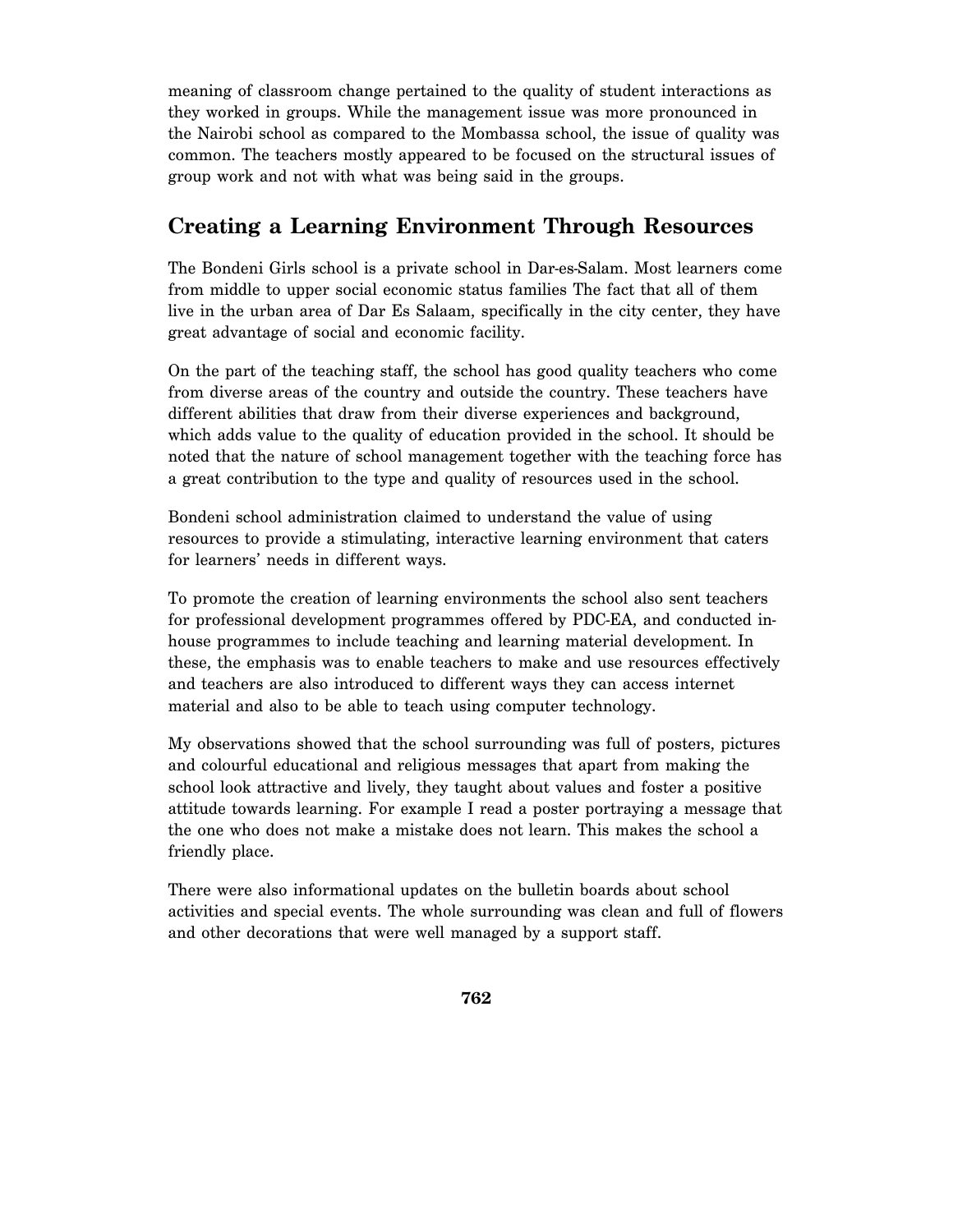Bondeni School had also established a moderately rich resource room that stored models and realia that were collected by both teachers and learners. The study found that the school also purchased some of the material present in the resource room.

The above factors showed a great possibility for the school to have a positive, stimulating and professional teaching and learning environment through the use of a rich array of available resource materials.

### **Use of Resources for Promoting Learning**

As a result of the rich array of resources that the school had made available to the teachers, learning corners were present especially in the lower grades classrooms. In class one and two, learning corners acted as reference points through and across the teaching and learning process. The upper grades had wall displays to supplement textbooks. Classroom displays were commonly used by teachers.

A closer investigation on the regular use of the resource room showed that the material in the resource room were collection of displays meant for events like parents' day and other schools' special events. There was no evidence of the use of resource room as a regular school agenda.

The study also showed that most items in the resource room were meant for science concepts, which reflects the imbalance between subjects. Like any other facility, the resource room was found to be a place for teachers to plan for their lessons and other individual work.

To conclude, in order to create a learning environment through resources at Bondeni primary school, the school management would need to consider strengthening the utilization of present resources like classrooms, the library, the resource room, IT facility and sports grounds, through a better organizational framework that would fully utilize them. Detailed findings suggest that school improvement initiatives need to focus on resource utilization as one way towards school improvement.

## **Concluding Remarks**

The above findings showed that all classrooms showed observable changes in classroom environment and teaching practices as seen by the use of teaching methods, classroom setting, richer curriculum materials and use of resources.